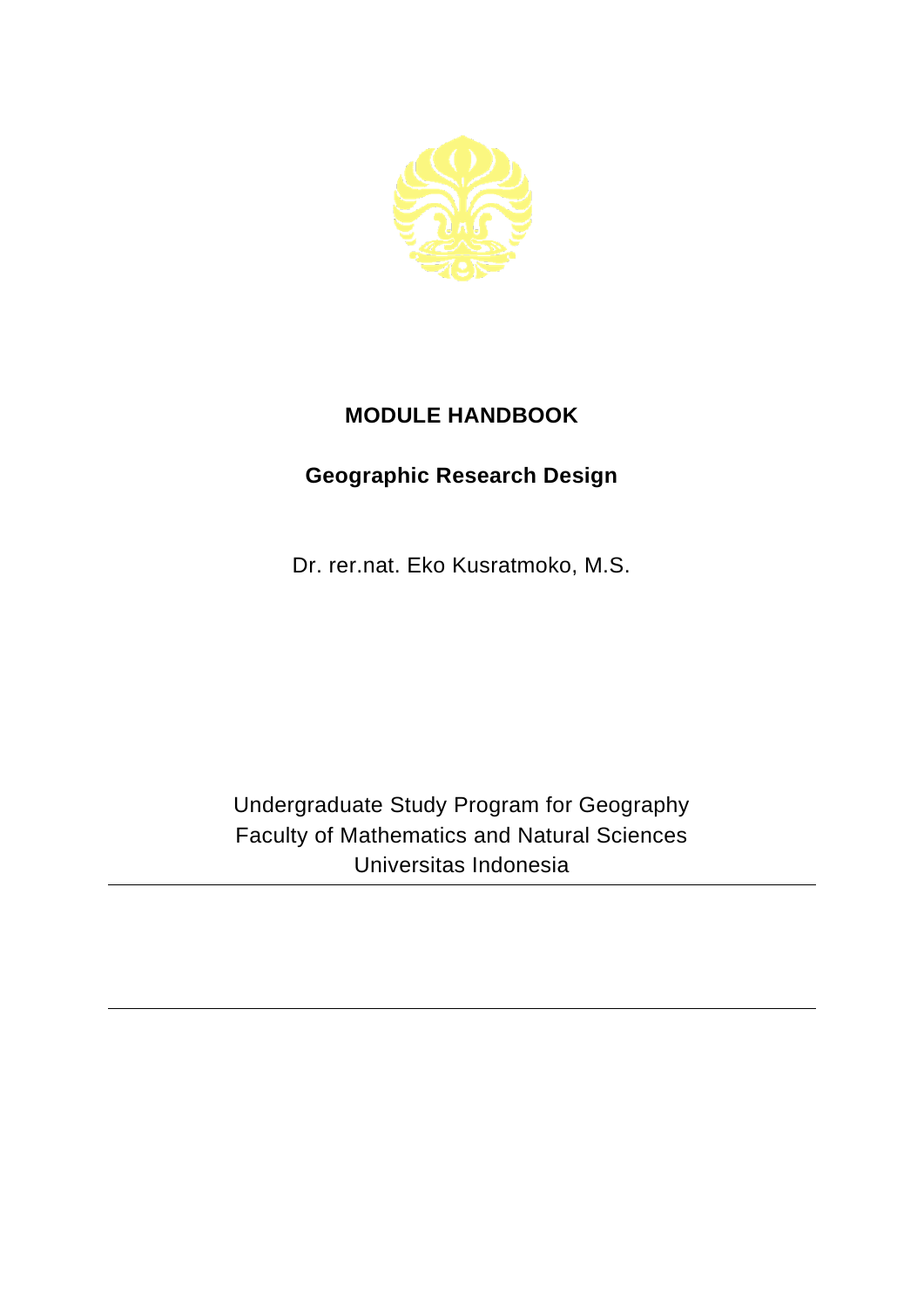| Module designation                                                 | Geographic Research Design                                                                                                                                                                                                                                                                                                                                                                                                                                                                                                                                                                                                                                                                                           |
|--------------------------------------------------------------------|----------------------------------------------------------------------------------------------------------------------------------------------------------------------------------------------------------------------------------------------------------------------------------------------------------------------------------------------------------------------------------------------------------------------------------------------------------------------------------------------------------------------------------------------------------------------------------------------------------------------------------------------------------------------------------------------------------------------|
| Semester(s) in which the module is<br>taught                       | Fourth (4th) Semester                                                                                                                                                                                                                                                                                                                                                                                                                                                                                                                                                                                                                                                                                                |
| Person responsible for the module                                  | Dr. rer.nat. Eko Kusratmoko, M.S.                                                                                                                                                                                                                                                                                                                                                                                                                                                                                                                                                                                                                                                                                    |
| Lecturer                                                           | Dr. rer.nat. Eko Kusratmoko, M.S.<br>1.<br>2.<br>Dr. Hafid Setiadi, M.T.                                                                                                                                                                                                                                                                                                                                                                                                                                                                                                                                                                                                                                             |
| Language                                                           | Bahasa Indonesia                                                                                                                                                                                                                                                                                                                                                                                                                                                                                                                                                                                                                                                                                                     |
| Relation to curriculum                                             | Compulsory                                                                                                                                                                                                                                                                                                                                                                                                                                                                                                                                                                                                                                                                                                           |
| Teaching methods                                                   | Student-centered Learning and combination with Cooperative Learning                                                                                                                                                                                                                                                                                                                                                                                                                                                                                                                                                                                                                                                  |
| Workload (incl. contact hours, self-<br>study hours)               | 1.<br>Lectures: 100 minutes per week per semester<br>2.<br>Assignment: 120 minutes per week per semester<br>Independent study: 120 minutes per week per semester<br>3.<br>Minutes x weeks x semester: 340 x 14 x 1 = 4760 minutes per<br>4.<br>semester<br>5.<br>Midterm Examination: 100 minutes per semester<br>6.<br>Final Examination: 100 minutes per semester<br>Total workload per semester: 4950 minutes / 82 hours 40 minutes<br>7.                                                                                                                                                                                                                                                                         |
| Credit points                                                      | $2$ (Two)                                                                                                                                                                                                                                                                                                                                                                                                                                                                                                                                                                                                                                                                                                            |
| Required and recommended pre-<br>requisites for joining the module | 1.<br>Introduction to Geographic Method                                                                                                                                                                                                                                                                                                                                                                                                                                                                                                                                                                                                                                                                              |
| Module objectives/intended learn-<br>ing outcomes                  | This course discusses the design of geographic research both through a<br>quantitative, qualitative, and combination (mixed-method) approach.<br>The description of learning will include the formulation of problems and<br>geographical research questions, the role of theory in the study, the<br>preparation of a conceptual research framework, geographical research<br>design, and withdrawal of conclusions or geographical arguments. All of<br>these learning will provide special emphasis on the role of maps and / or<br>other spatial visualization forms both as tools and science in geographic<br>research, starting the problem of the formulation of the problem to<br>retrieval of conclusions. |
| Content                                                            | Characteristics and Scope of Geographic Research<br>1.<br>2.<br>Application of Scientific Procedures<br>Formulation of Problems and Geographical Research Questions<br>3.<br>Research Geomers and Implications on Research Design<br>4.<br>State of the Art: Role of Theory, Concept, Previous Research<br>5.<br>Limit, Definition, and Conceptual Framework<br>6.<br>Geography<br>Qualitative,<br>Research<br>Design:<br>Quantitative,<br>7.<br><b>Combination Approach</b><br>Map and Spatial visualization: Facts, Analysis, and Results<br>8.<br>Withdrawal of Conclusion: Silogism, Deductive-Inductive<br>9.                                                                                                   |
| <b>Examination forms</b>                                           | $\overline{a}$                                                                                                                                                                                                                                                                                                                                                                                                                                                                                                                                                                                                                                                                                                       |
| Study and examination require-<br>ments                            | Makalah Forum Diskusi (40%)<br>1.<br>2.<br>Ujian (25%)<br>Makalah dan peta (35%)<br>3.                                                                                                                                                                                                                                                                                                                                                                                                                                                                                                                                                                                                                               |